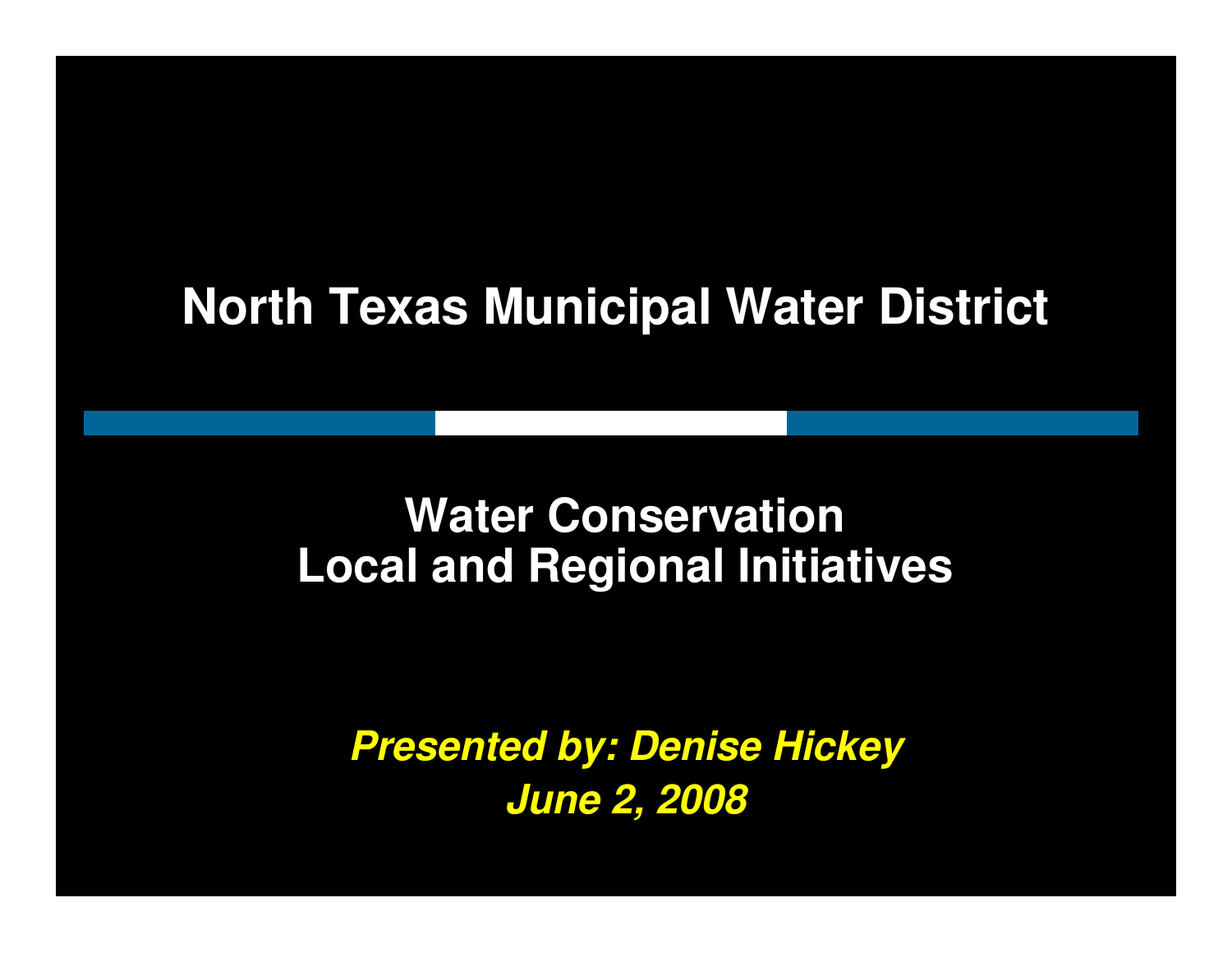### **Overview**

- **NTMWD Service Area**
- $\mathcal{L}_{\mathcal{A}}$ **Education Program**
- $\mathbb{R}^3$ **Water IQ Program**
- **Regional Efforts**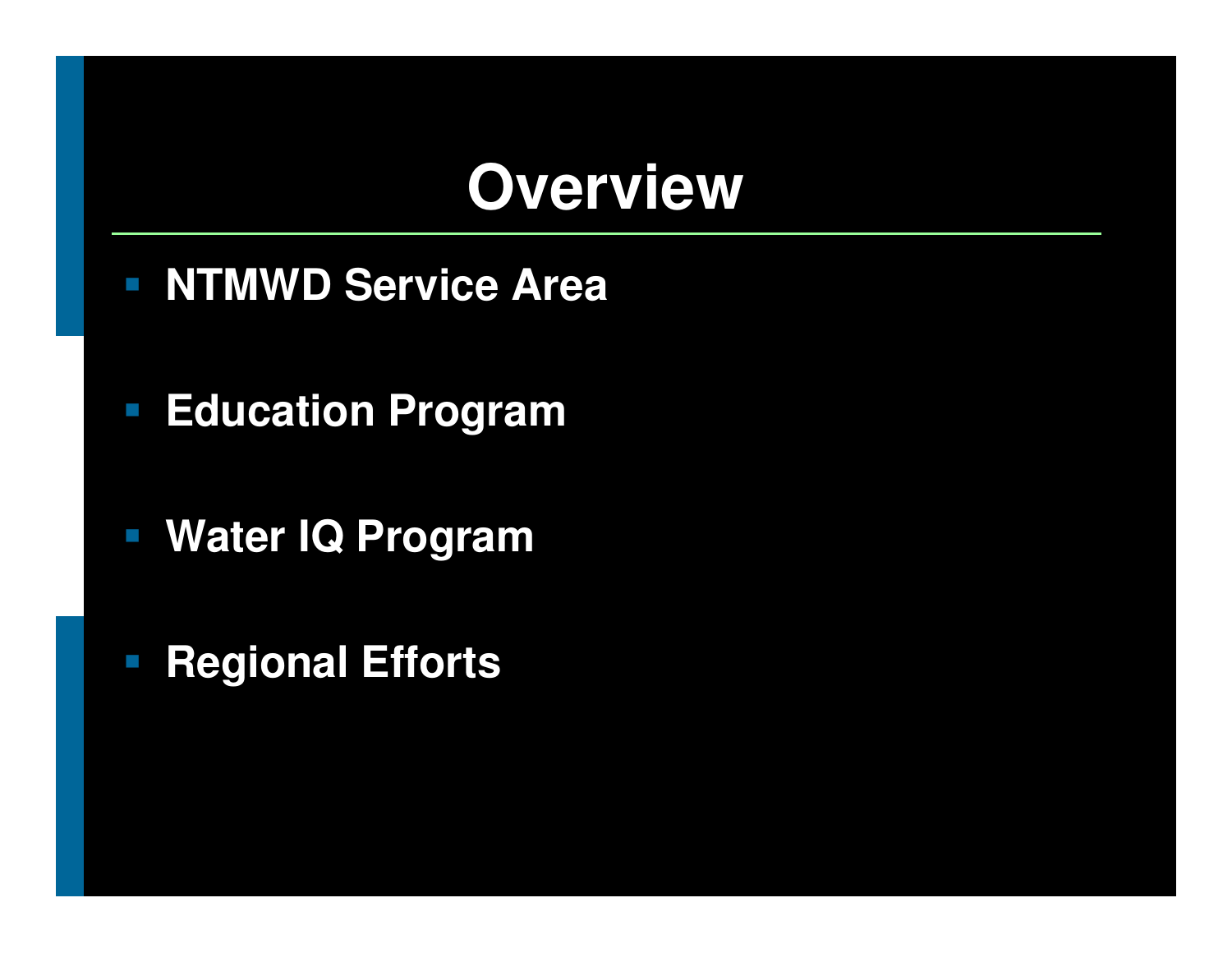# **NTMWD Treated Water Service Area**

#### **13 Member Cities**

- **Allen**
- **Farmersville**
- **Forney**
- **Frisco**
- **Garland**
- **McKinney**
- **Mesquite**
- **Richardson**
- **Plano**
- **Princeton**
- $\mathcal{L}_{\mathcal{A}}$ **Rockwall**
- **Royse City**
- **Wylie**

**49 Customer Cities, Towns, and Entities**

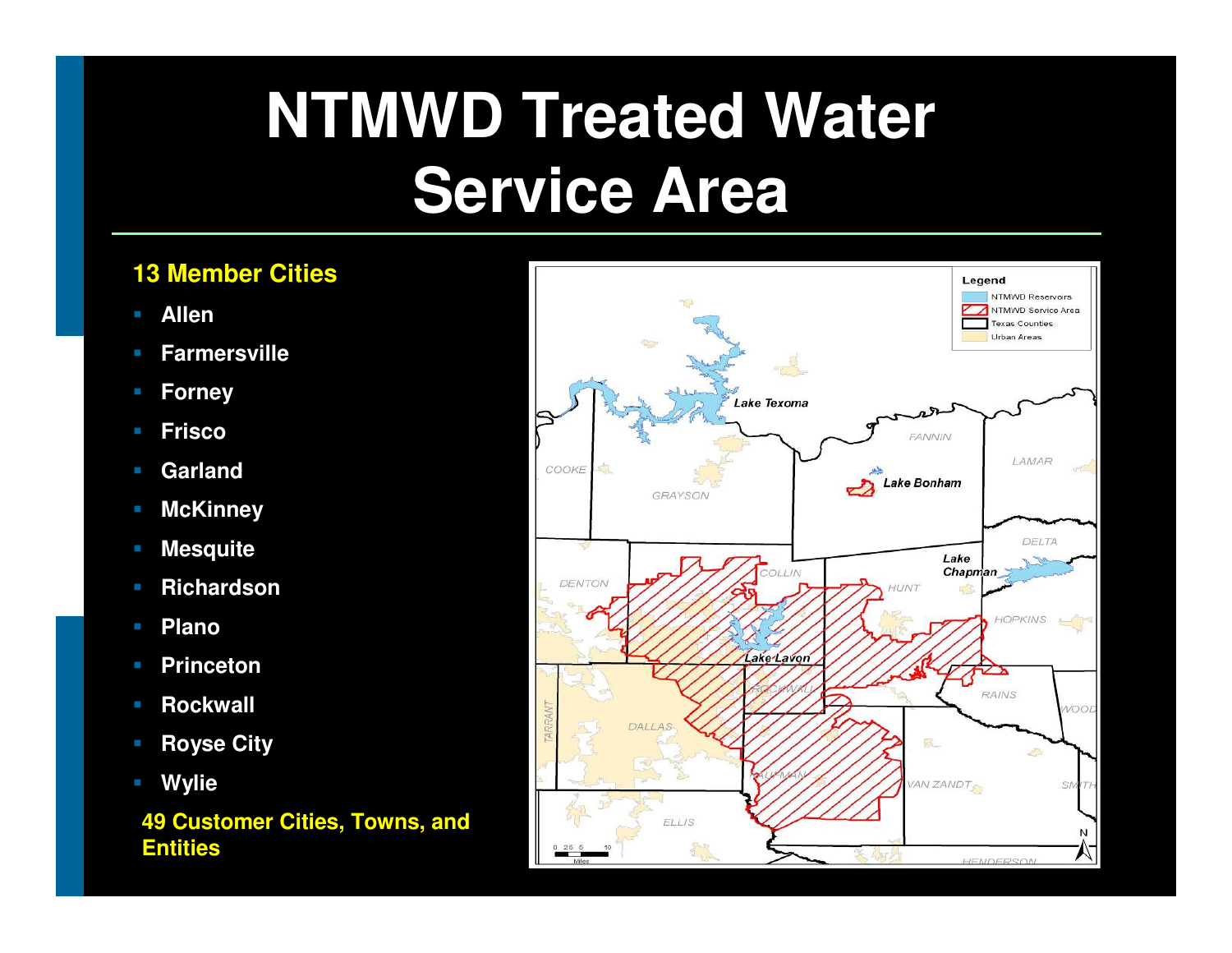# **"Get Water Wise" Resource Action School Curriculum**

- **10 year commitment for water conservation education**
	- **Implemented in NTMWD 13 Member City ISD**•
	- **1996 – <sup>2006</sup>**

#### $\mathbb{R}^n$ **Program includes:**

- • **Lesson plans regarding water cycle, role of water, action to conserve**
- •**Activities to promote water conservation**
- **Retrofit shower heads, kitchen and bath faucet aerators, irrigation gauges etc…**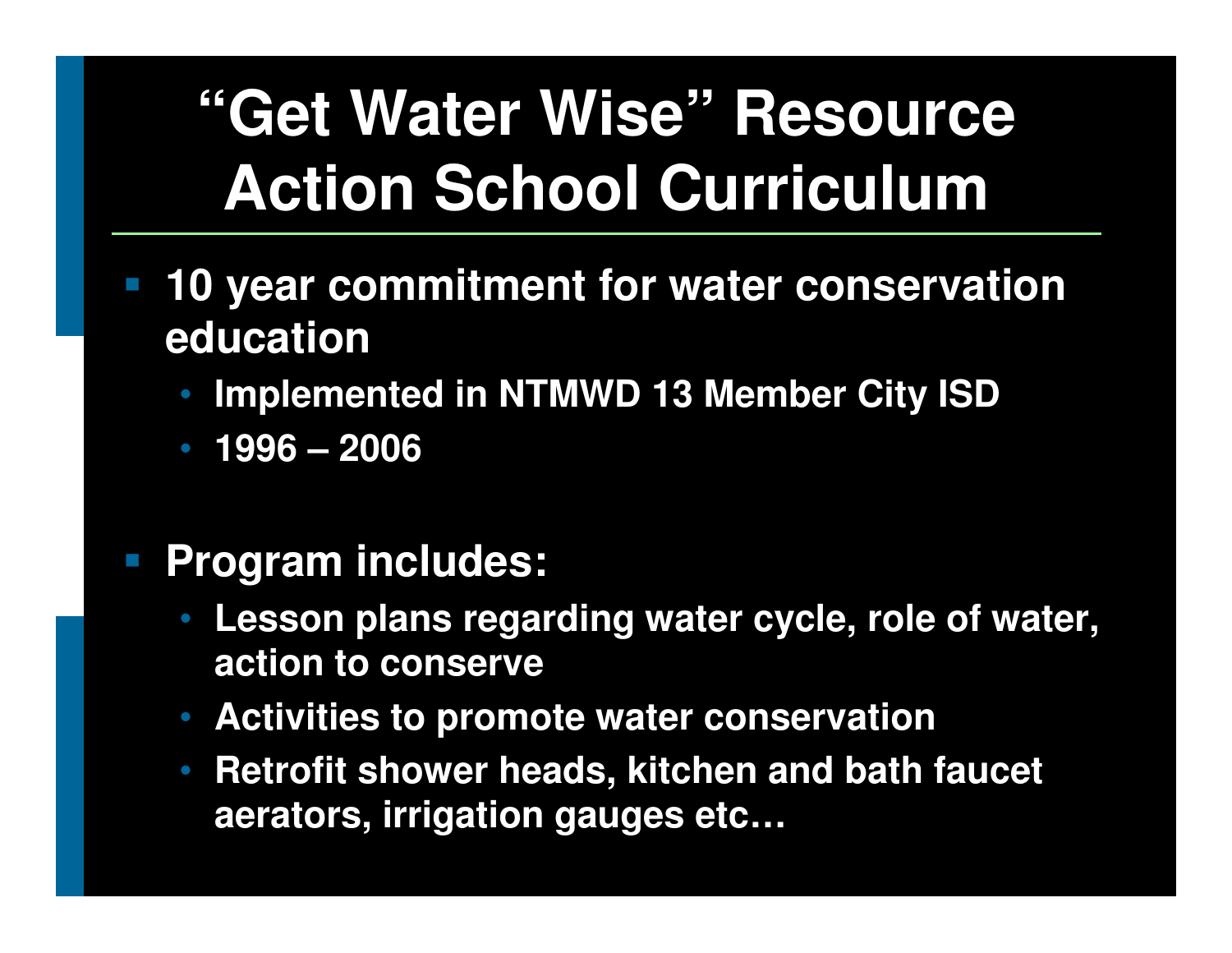### **Water IQ: Know Your Water**

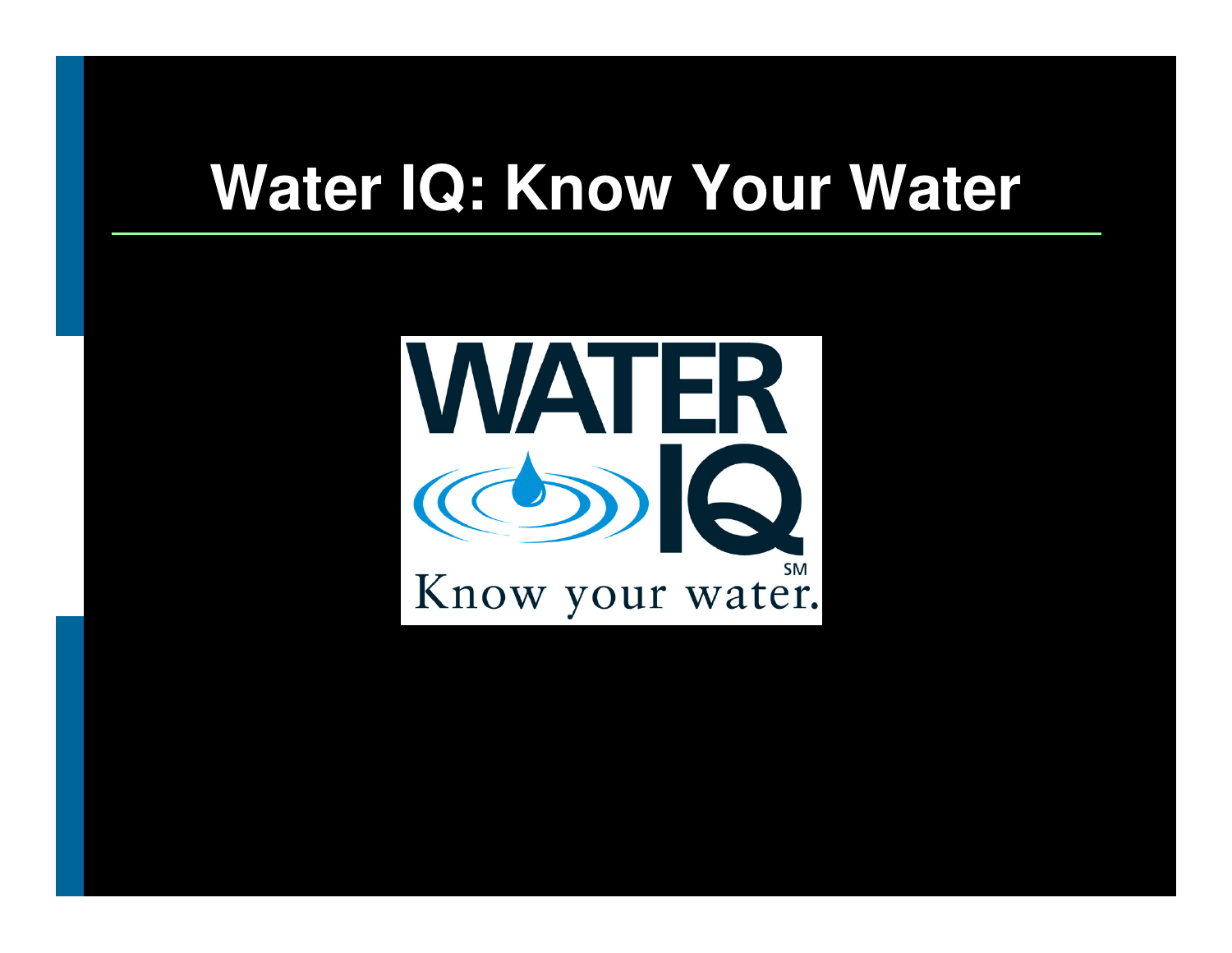# **Triggers For Implementing Water IQ: Know Your Water**

- **Ongoing drought in North Texas (began 2005 – continued to persist)**
- **With the implementation of the drought plan, recognized the need to increase the consumer's level of water awareness**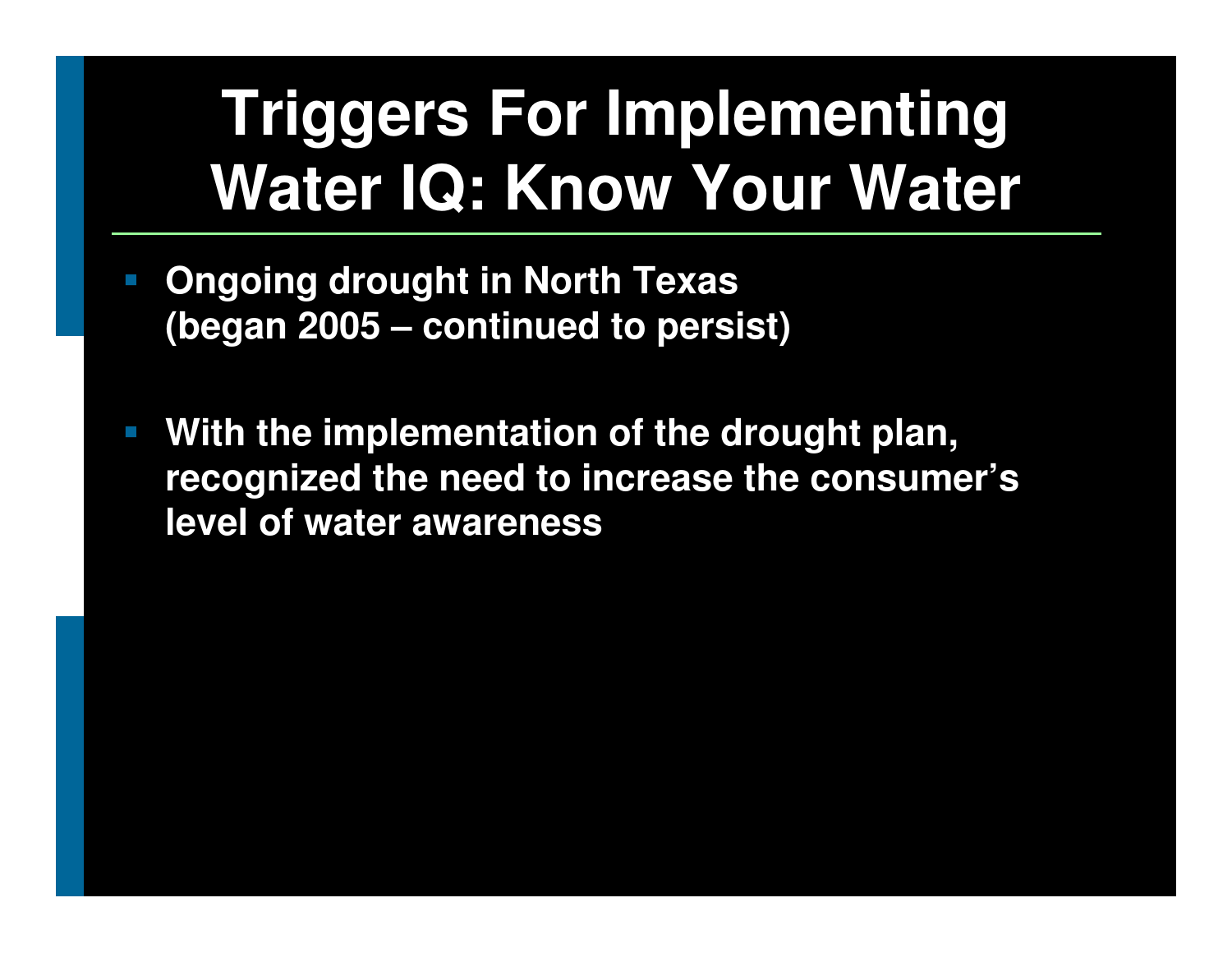# **Water IQ: Know Your Water 2006 Objectives**

- **Create awareness within the NTMWD service area about Lavon Lake as the source of water**
- $\mathbb{R}^2$  **Increase understanding effects of drought on water source (Lavon Lake)**
- and the state of the state of the state of the state of the state of the state of the state of the state of th **Empower consumers with easy sensible water saving tips**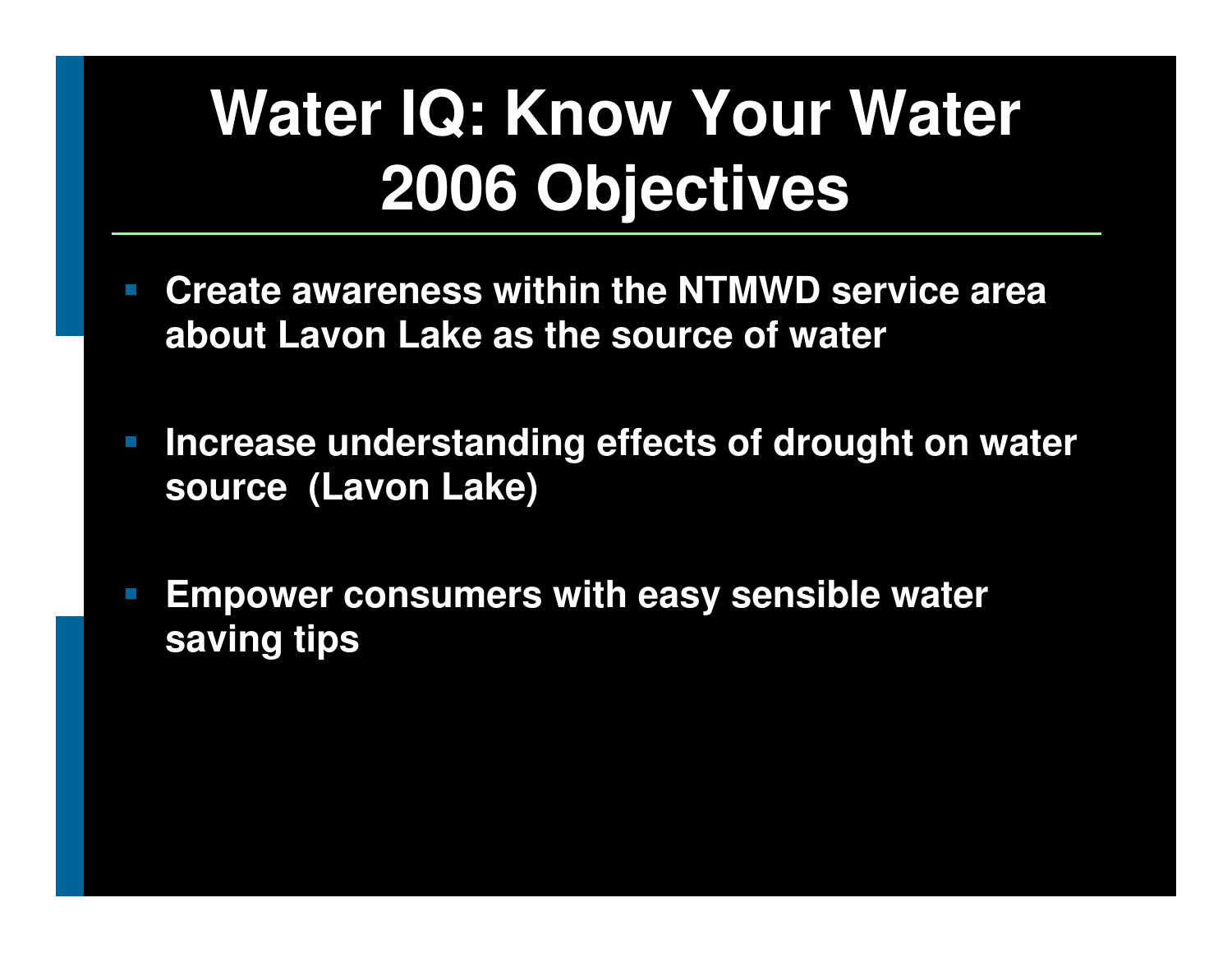# **2006 Campaign**

#### **Drought–Specific Messaging**

- $\Box$  **North Texas is experiencing the worst drought since the 1950s.**
- $\Box$  **Raise your Water IQ: Know your water. Lavon Lake is our primary water source and it's low. Help make it last.**
- **Save 5 percent.**



**REDUCE YOUR WATER USE** BY 5%.

> **WATER**  $\infty$ Know your water.

**CLICK HERE FOR WATER-SAVING TIPS.** 

**SPONSORED BY NORTH TEXAS** MUNICIPAL WATER DISTRICT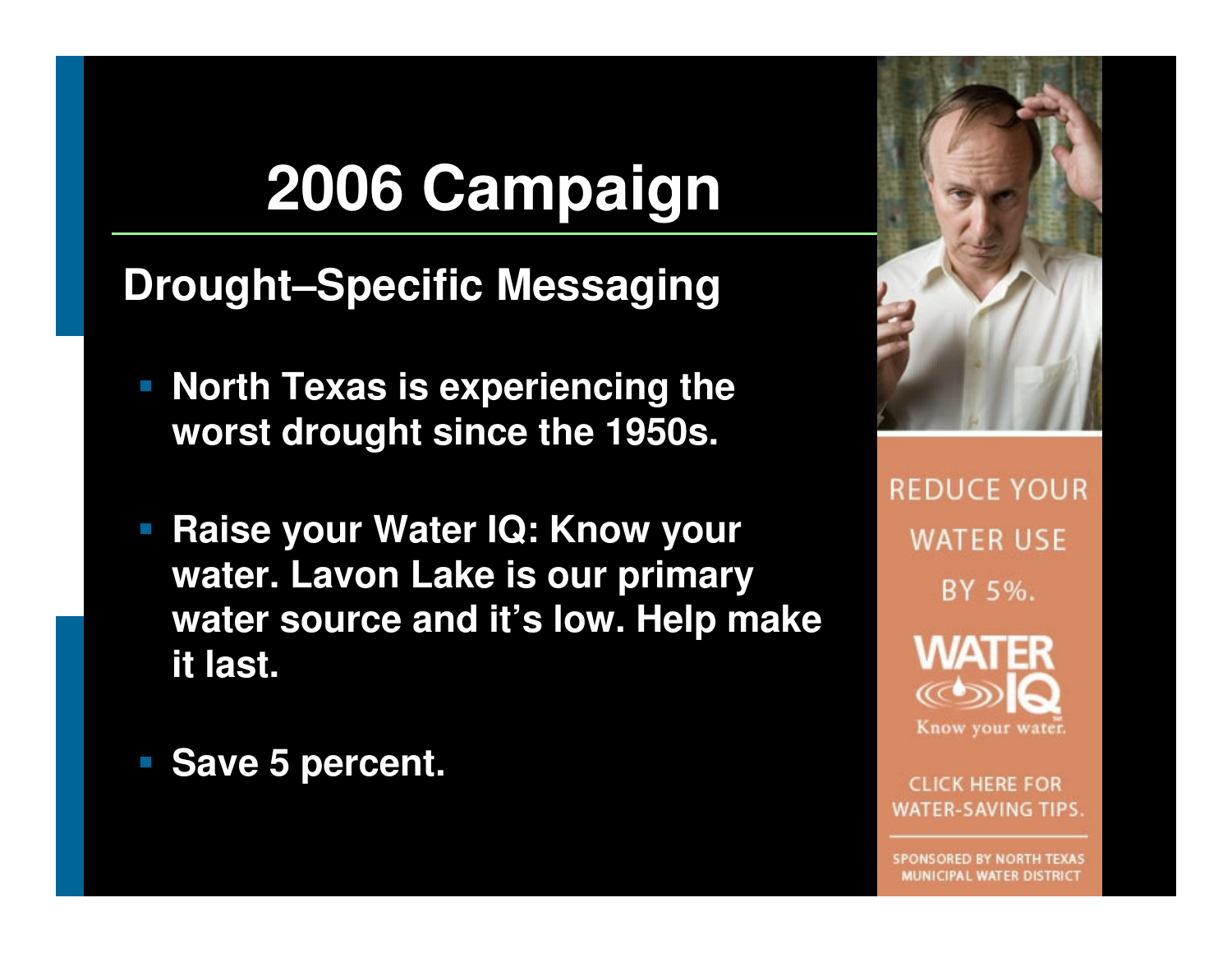### **Water IQ: Know Your Water 2007 Objectives**

- $\mathbb{R}^n$  **Leverage momentum of the 2006 campaign to increase awareness and action**
- $\mathbb{R}^n$  **Increase understanding of why conservation is necessary**
- $\mathbb{R}^n$ **Continue awareness of Lavon Lake as water source**
- $\mathbb{R}^n$  **Expand on how to correctly implement water wise tips/actions**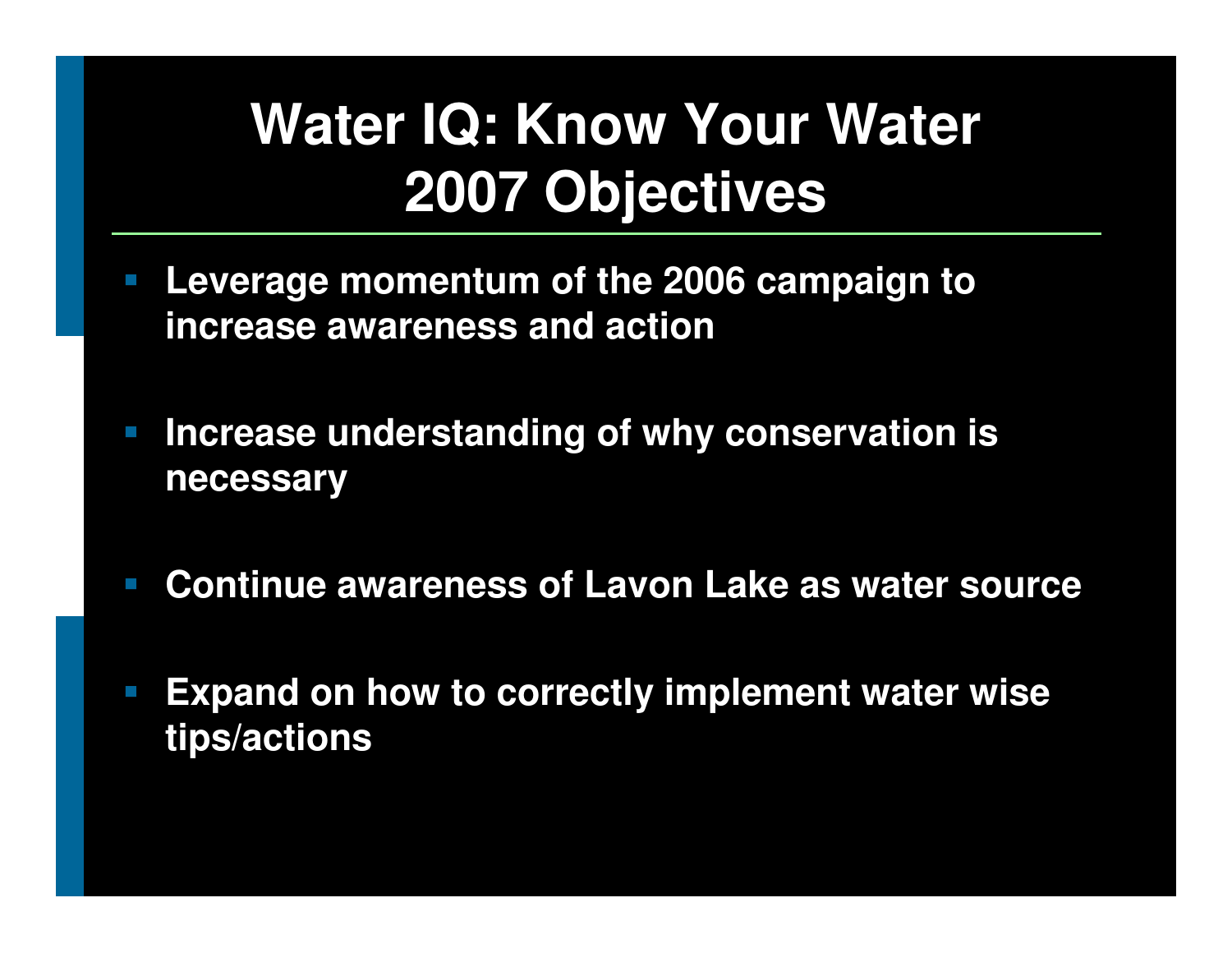# **2007 Campaign**

**"Weather-proof" Campaign**

- **Possibility of moving from Stage 3 Drought to Stage 4**
- $\mathcal{L}_{\mathcal{A}}$  **Relief in drought** 
	- $\bullet$ **Messages that could be amended easily**

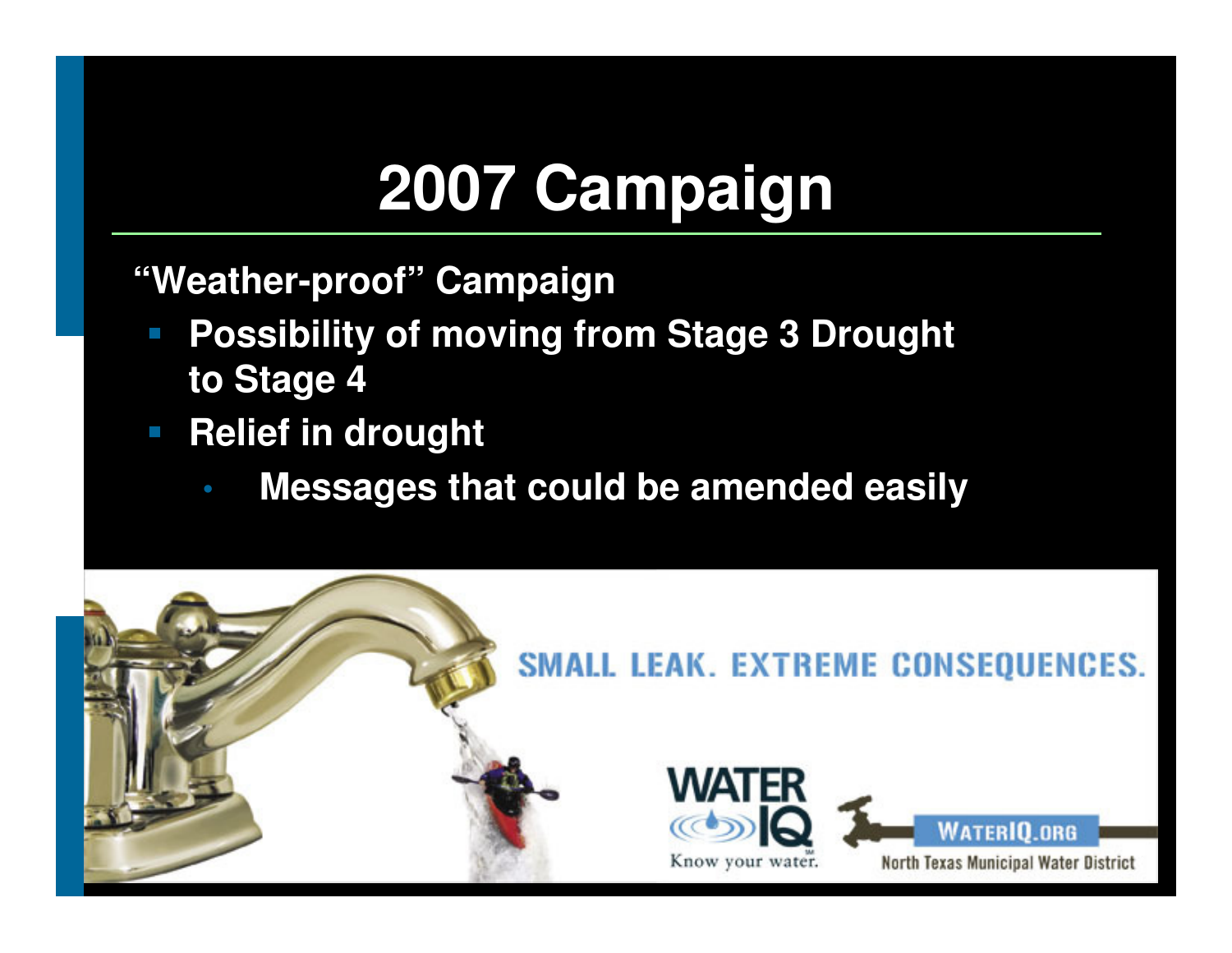# **2006 & 2007 Post Campaign Research**

#### **2006**

- **Increased knowledge of primary water source (Lavon Lake) Service Service** 
	- •**42% compared to 24% statewide, 2004 study**
- **#1 motivation - "Ensuring enough water for future"** $\Box$

#### **2007**

- **Increased Water IQ brand recognition**  $\overline{\phantom{a}}$
- **Knowledge of water source held steady**   $\mathcal{L}_{\mathcal{A}}$
- $\left\vert \cdot \right\vert$ **92% who know water source conserve**
- $\overline{\mathbb{R}^2}$ **79% agree with watering schedule and guidelines**
- $\mathbb{R}^n$ **#1 motivation - "Ensuring enough water for future"**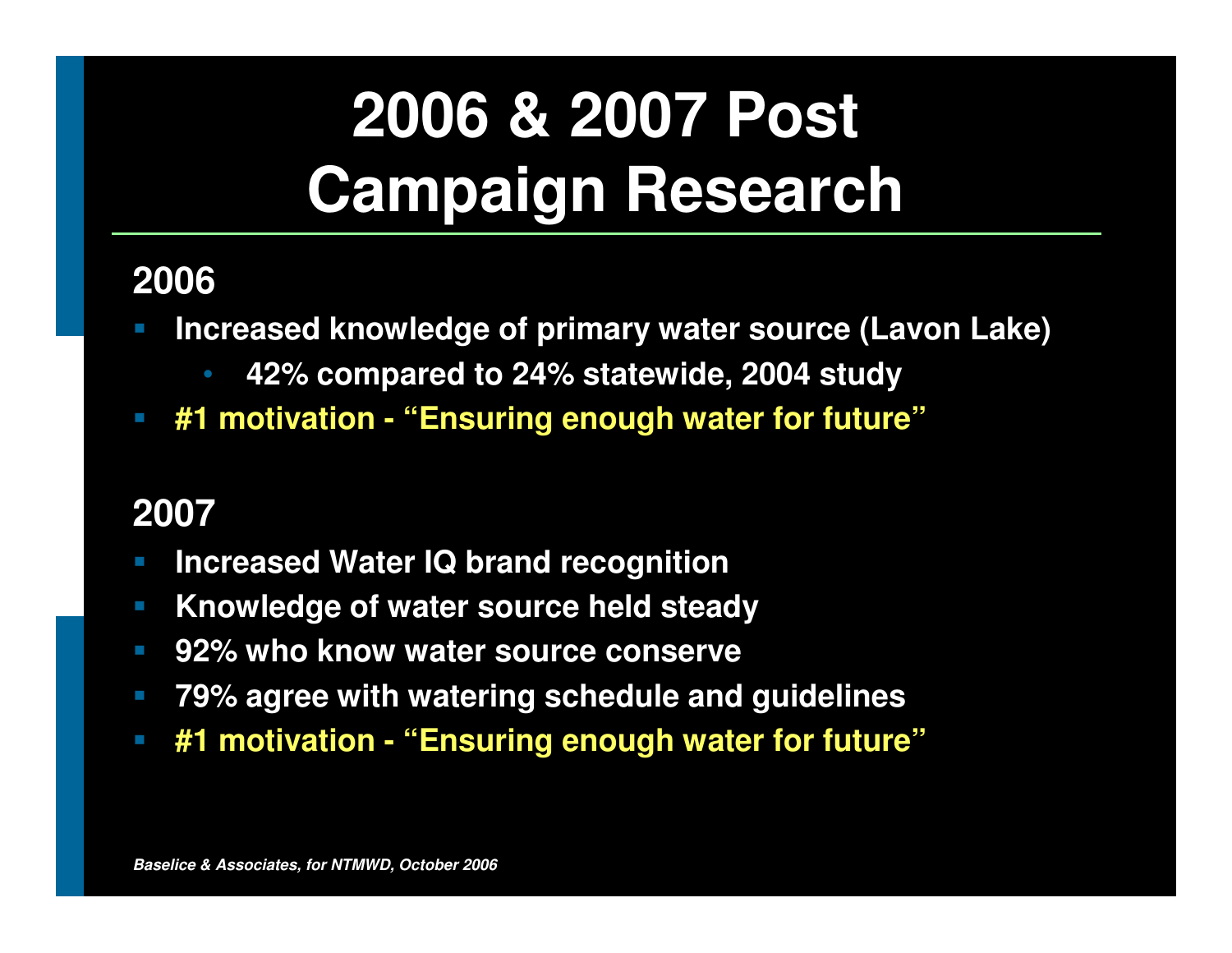## **2008 Campaign Objectives**

- **Communicate the importance of conserving current water supply to ensure there is enough water for the future**
- $\mathbb{R}^n$  **Expand the definition of "Water IQ: Know your water" beyond knowledge of water source**
- **Encourage consumers to consider the effect their everyday lifestyle choices have on the current and future water supply**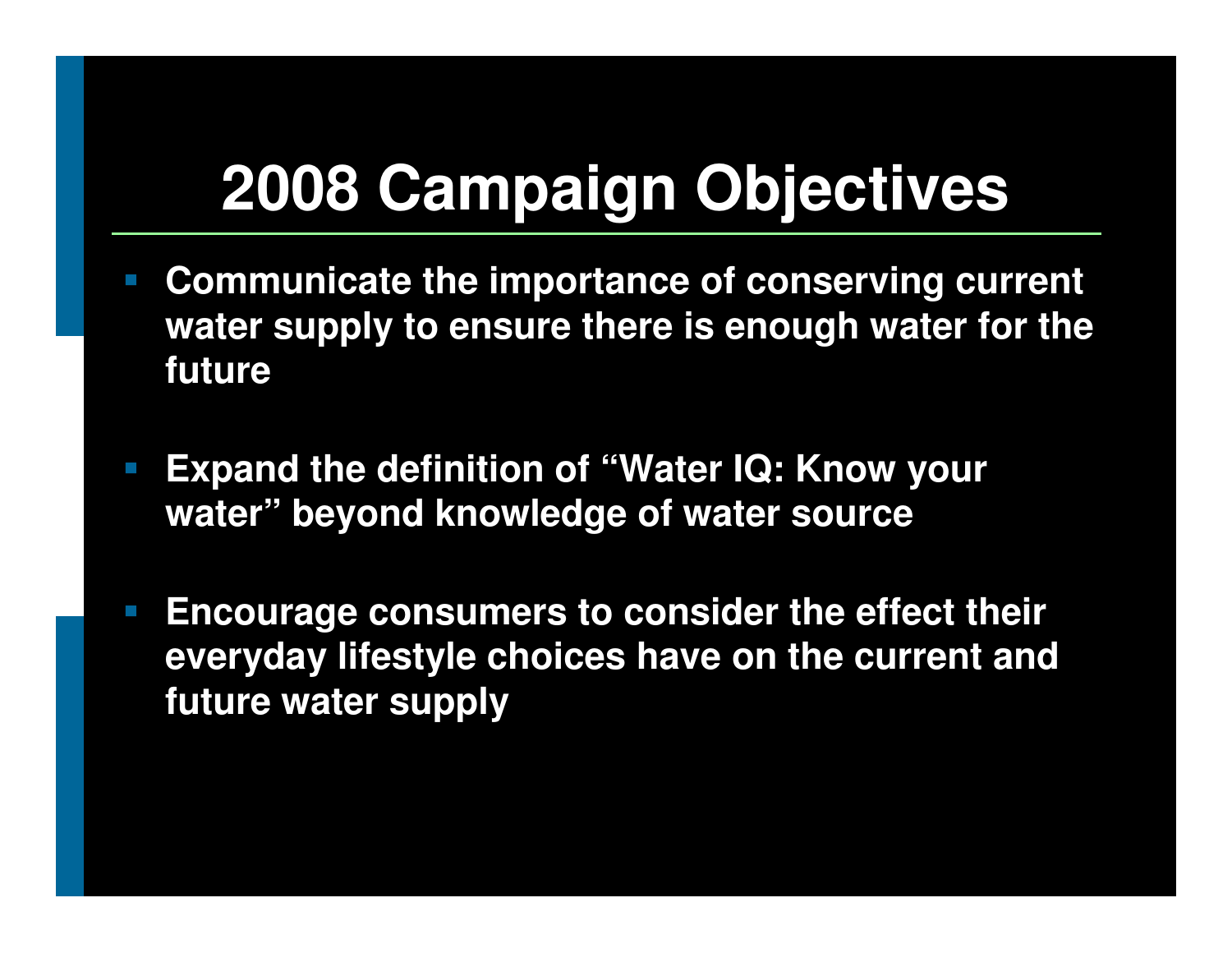## **2008 Campaign: Billboards**



### Every day is a chance to save.

**WaterIQ.org** | NORTH TEXAS MUNICIPAL WATER DISTRICT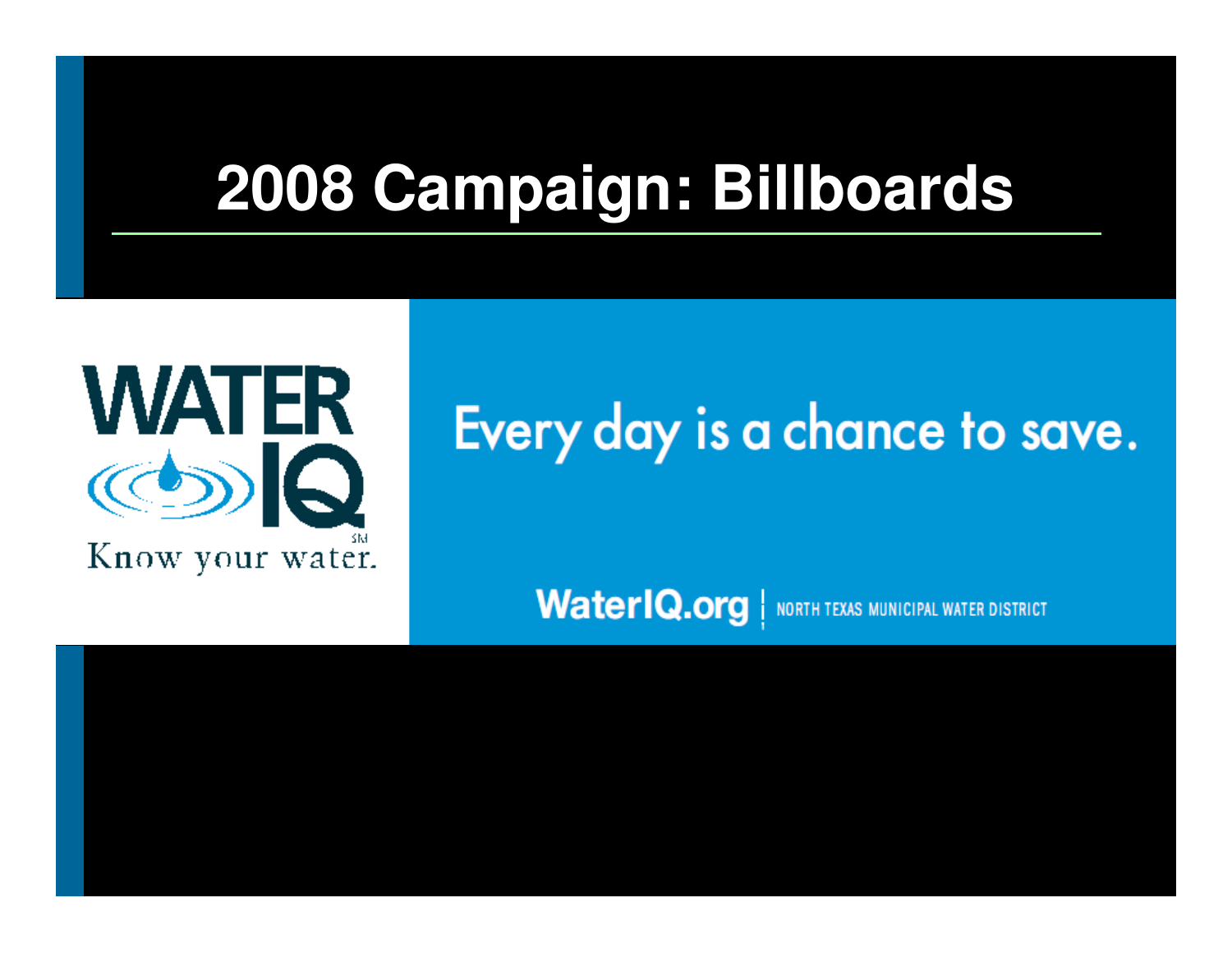## **Water IQ Program Funding**

- $\overline{\phantom{a}}$  **<sup>2006</sup>\$2.0 million**
- $\overline{\phantom{a}}$  **<sup>2007</sup>\$1.8 million**
- $\overline{\mathbb{R}}$ **2008 \$1.6 million**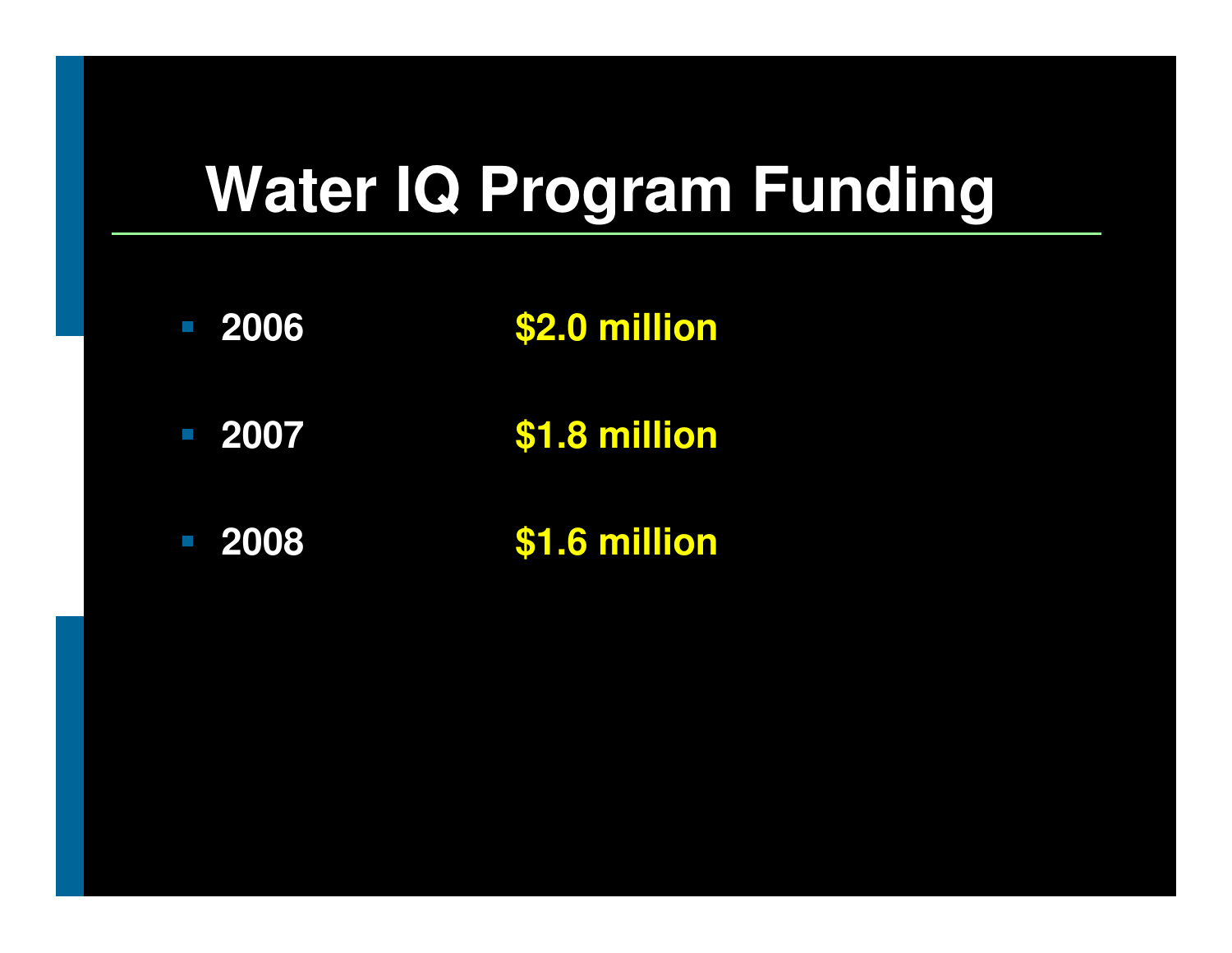**North Texas Municipal Water District Year 2000 with Projected Increases vs. 2006-2008 Actual Usage**Daily Water Consumption



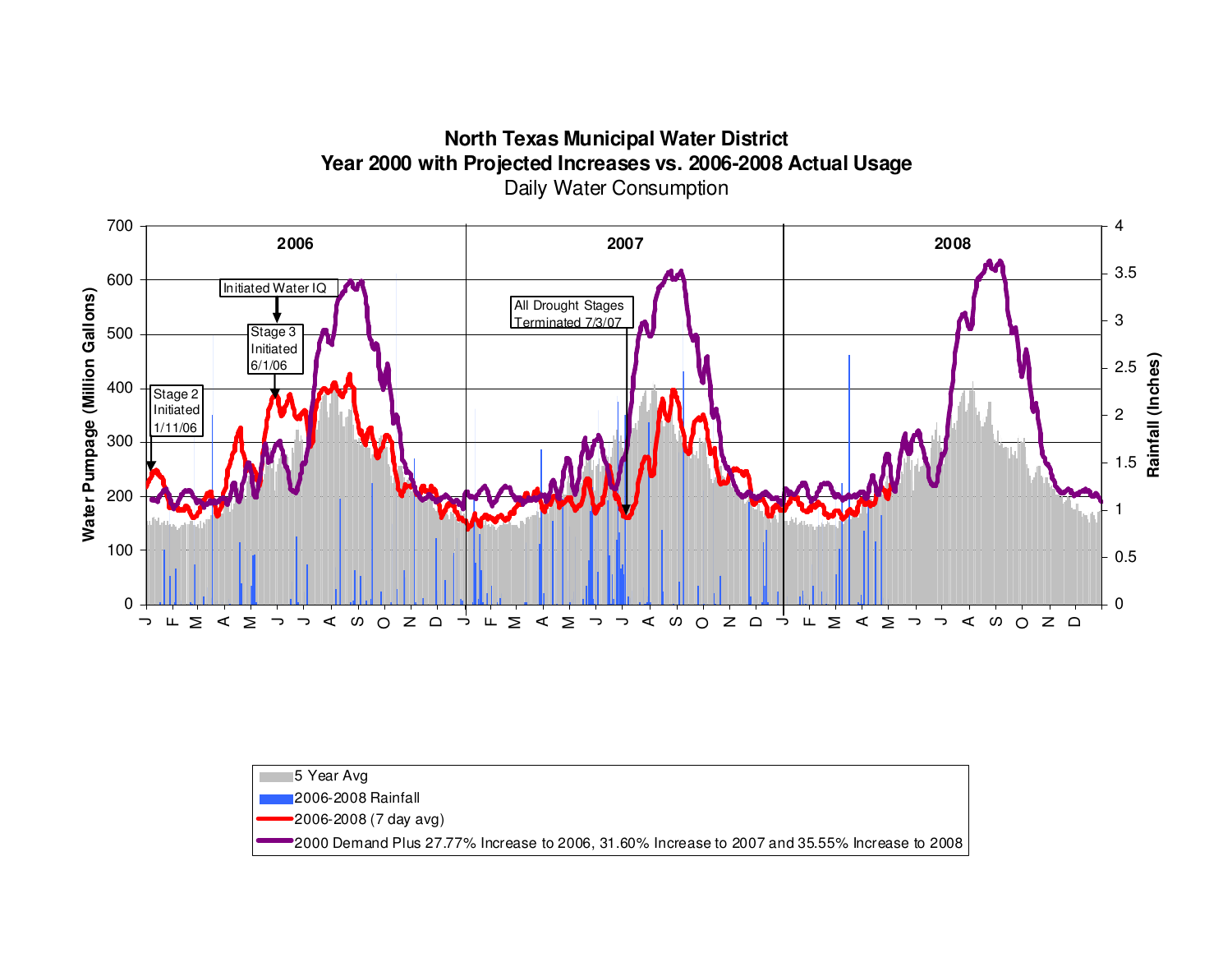# **Regional Efforts**

#### $\mathcal{L}_{\mathcal{A}}$ **NTMWD, DWU, TRWD**

- •**Conservation messaging and programs**
- **Consistent time of day water restrictions**
- • **Conservation plans similar or patterned after each other to be as consistent as possible for water provider**
- **Ordinances developed to address conservation strategies**
- •**• Reductions seen as of result of conservation efforts**
- •**Water conservation managers/educators within city staff**

#### $\mathbb{R}^n$ **Regional Symposium**

 **Metroplex wide for NTMWD/DWU/TRWD customers**•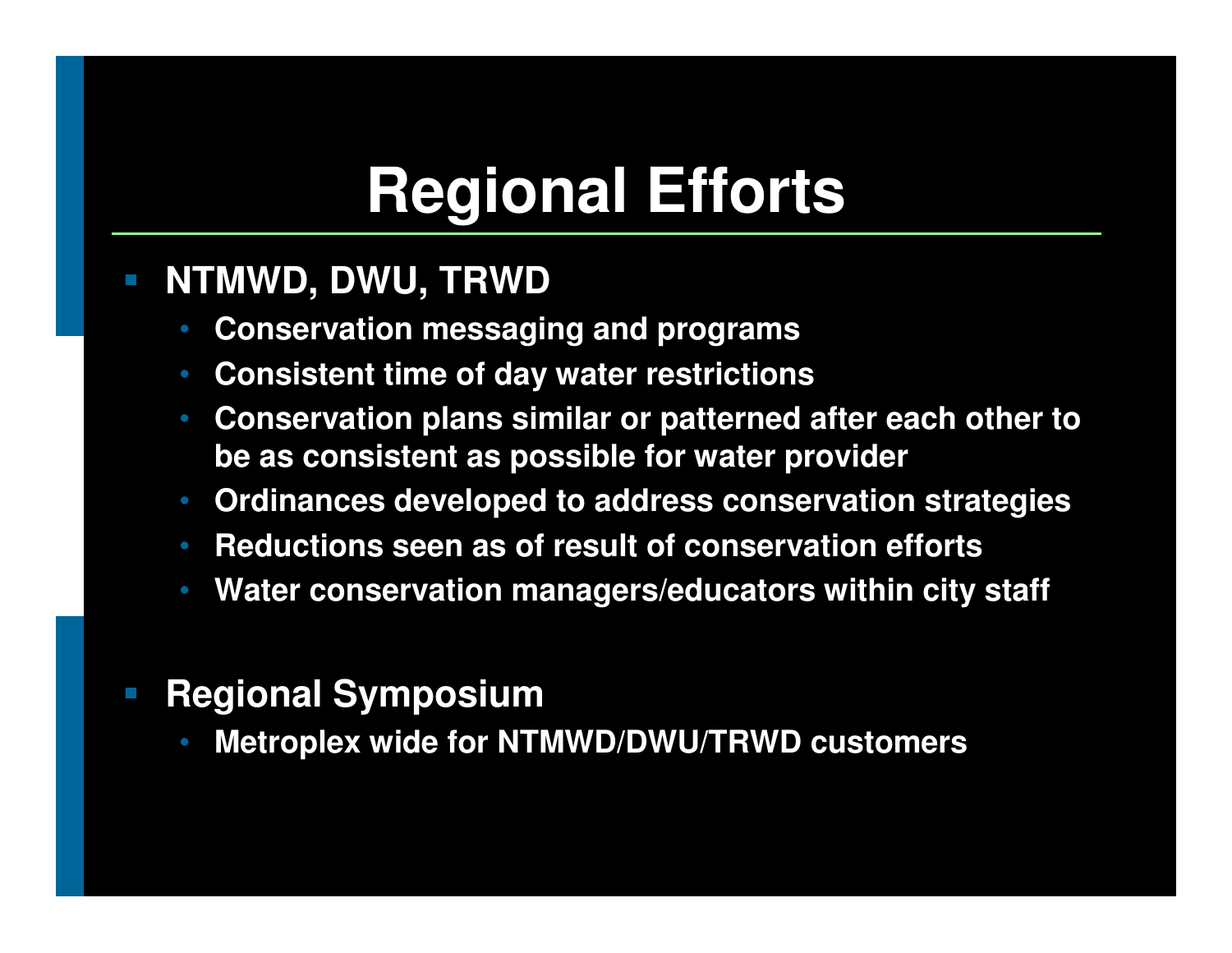# **Regional Efforts**

- **Water conservation managers/educators monthly meetings**
	- **NTMWD/DWU customer meetings**•
	- **TRWD customer meetings**
	- •**Regional meetings**
- $\mathcal{L}_{\mathcal{A}}$  **Numerous conservation and rebate programs in place within the regions served by NTMWD, DWU, TRWD** 
	- **Toilet replacement rebates**
	- **ET/smart controller rebates**
	- **Water efficient clothes washer rebates**
	- **Rain/freeze censors**
	- **List varies per individual city initiatives**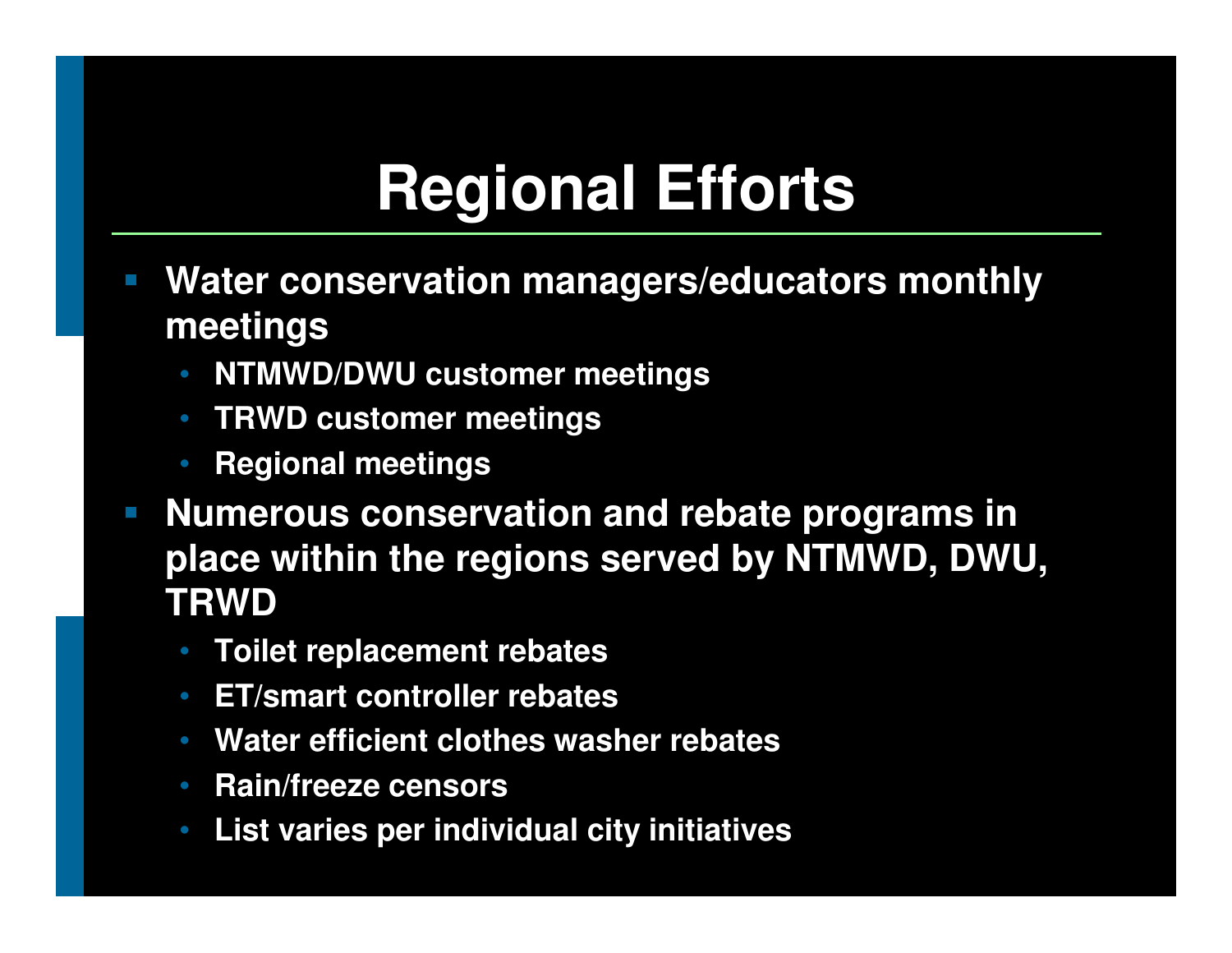## **Regional Approach**

- **Promote the wise and efficient use of water to extend existing supplies**
- **Recognize that conservation strategies alone will not meet the projected needs**
- **Conservation is a sustainable strategy**
- **Numerous conservation strategies are being implemented across the metroplex**
- **Performance or savings of various strategies are not easily quantifiable –**
	- **Change in social behaviors and attitudes**•